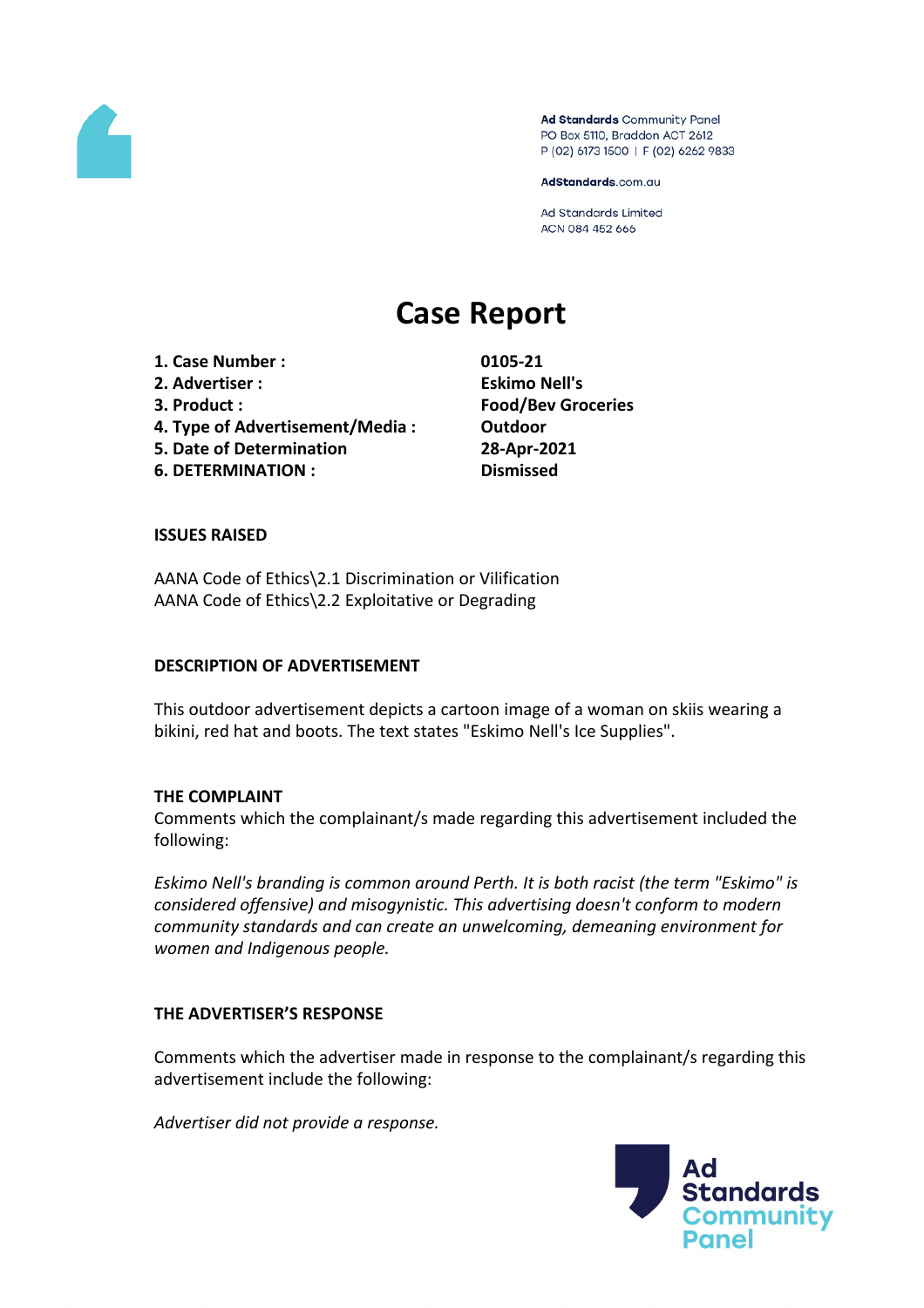

# **THE DETERMINATION**

The Ad Standards Community Panel (the Panel) considered whether this advertisement breaches Section 2 of the AANA Code of Ethics (the Code).

The Panel noted the complainant's concern that the advertisement is racist by referring to an Eskimo and is misogynist.

The Panel viewed the advertisement and noted the advertiser did not respond.

The Panel first noted the concern that the business name, Eskimo Nell's, was racist and offensive. The Panel has taken the view that business and product names are not in breach of the Code as a business cannot advertise without stating its business/product name. However the Panel considered that there is increased concern in the community regarding such terms and noted that the advertiser may wish to take these concerns seriously.

**Section 2.1: Advertising or Marketing Communication shall not portray people or depict material in a way which discriminates against or vilifies a person or section of the community on account of race, ethnicity, nationality, gender, age, sexual preference, religion, disability, mental illness or political belief.**

The Panel noted the AANA Practice Note which provides guidance on the meaning of: Discrimination - unfair or less favourable treatment Vilification - humiliates, intimidates, incites hatred, contempt or ridicule Gender - male, female or trans-gender characteristics.

# **Does the advertisement portray material in a way which discriminates against or vilifies a person on account of gender?**

The Panel noted that the image of the woman was not directly related to the business of ice, however considered that she is shown engaged in an activity consistent with the cold, i.e. skiing.

The Panel noted that while some members of the community would prefer that images of women not be used to promote services in this way, the advertisement itself did not show the woman to receive unfair or less favourable treatment because of her gender, and did not humiliate, intimidate or incite hatred, contempt or ridicule of the woman because of her gender.

# **Section 2.1 conclusion**

Finding that the advertisement did not portray material in a way which discriminates against or vilifies a person or section of the community on account of gender, the Panel determined that the advertisement did not breach Section 2.1 of the Code.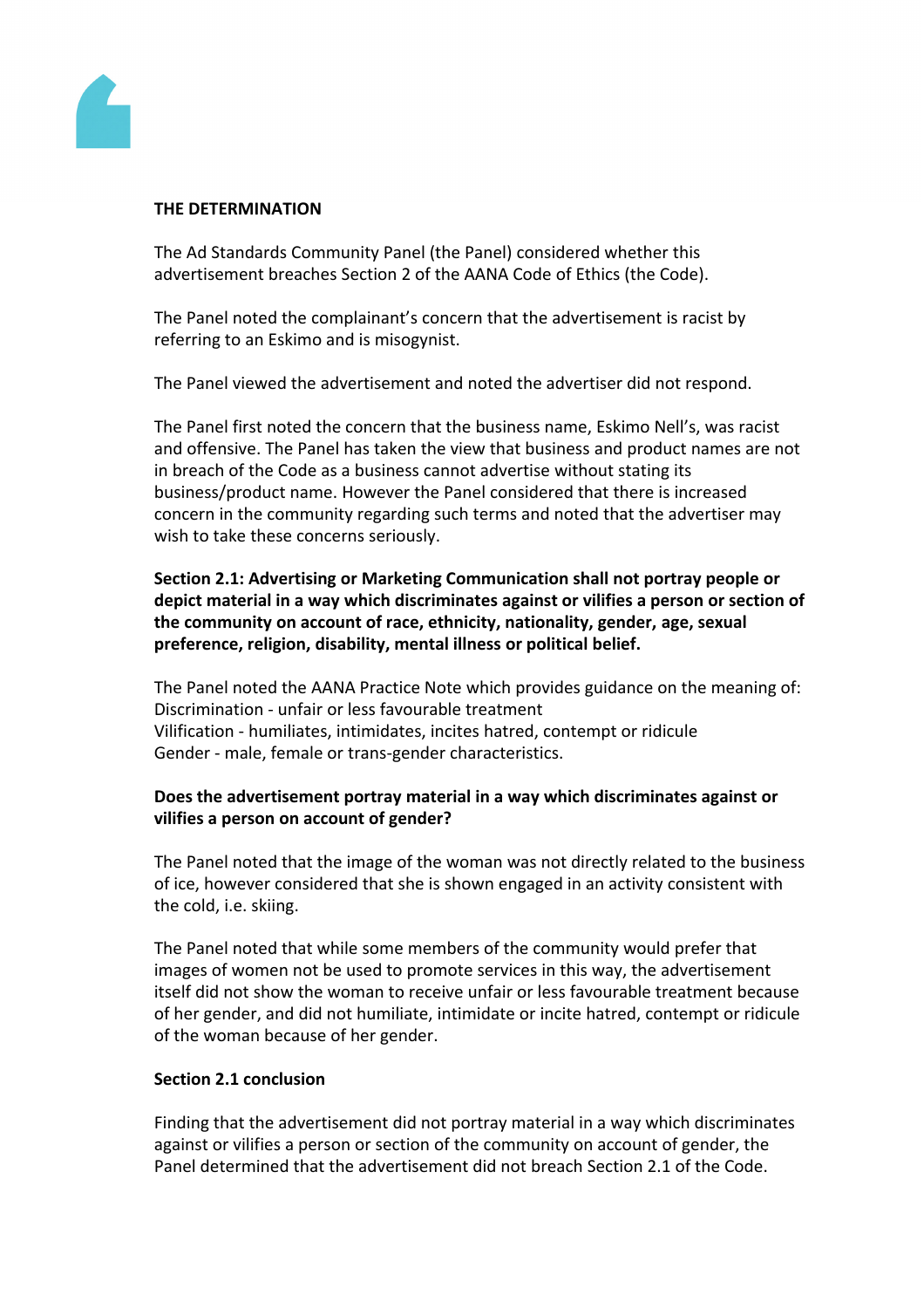

# **Section 2.2: Advertising or marketing communications should not employ sexual appeal in a manner which is exploitative or degrading of any individual or group of people.**

The Panel noted the AANA Practice Note which provides guidance on the meaning of the terms exploitative and degrading:

Exploitative - (a) taking advantage of the sexual appeal of a person, or group of people, by depicting them as objects or commodities; or (b) focussing on their body parts where this bears no direct relevance to the product or service being advertised. Degrading – lowering in character or quality a person or group of people.

# **Does the advertisement use sexual appeal?**

The Panel noted that this advertisement contains a cartoon image of a woman skiing while wearing red lingerie/swimwear. The Panel considered that this advertisement did contain sexual appeal.

# **Does the advertisement use sexual appeal in a manner that is exploitative?**

The Panel noted that the advertisement was for a business that provides ice. The Panel considered that while the image shows the woman in lingerie or swimwear the advertisement did not focus on the woman's body parts.

The Panel noted that the image of the woman was not related to the ice service, however considered that the use of an image of a woman was not by itself treating her, or women in general, as objects or commodities. The Panel considered that advertisers are allowed to use imagery to promote their business and noted that the woman is shown engaging in an activity which is commonly associated with the cold i.e. skiing.

The Panel considered that the advertisement did not employ sexual appeal in a manner which is exploitative of the women.

# **Does the advertisement use sexual appeal in a manner that is degrading?**

The Panel noted that while some members of the community would prefer that images of women not be used to promote such services, the advertisement itself did not lower the woman in the advertisement, or women in general, in character or quality.

The Panel considered that the advertisement did not employ sexual appeal in a manner which is degrading to the women.

#### **Section 2.2 conclusion**